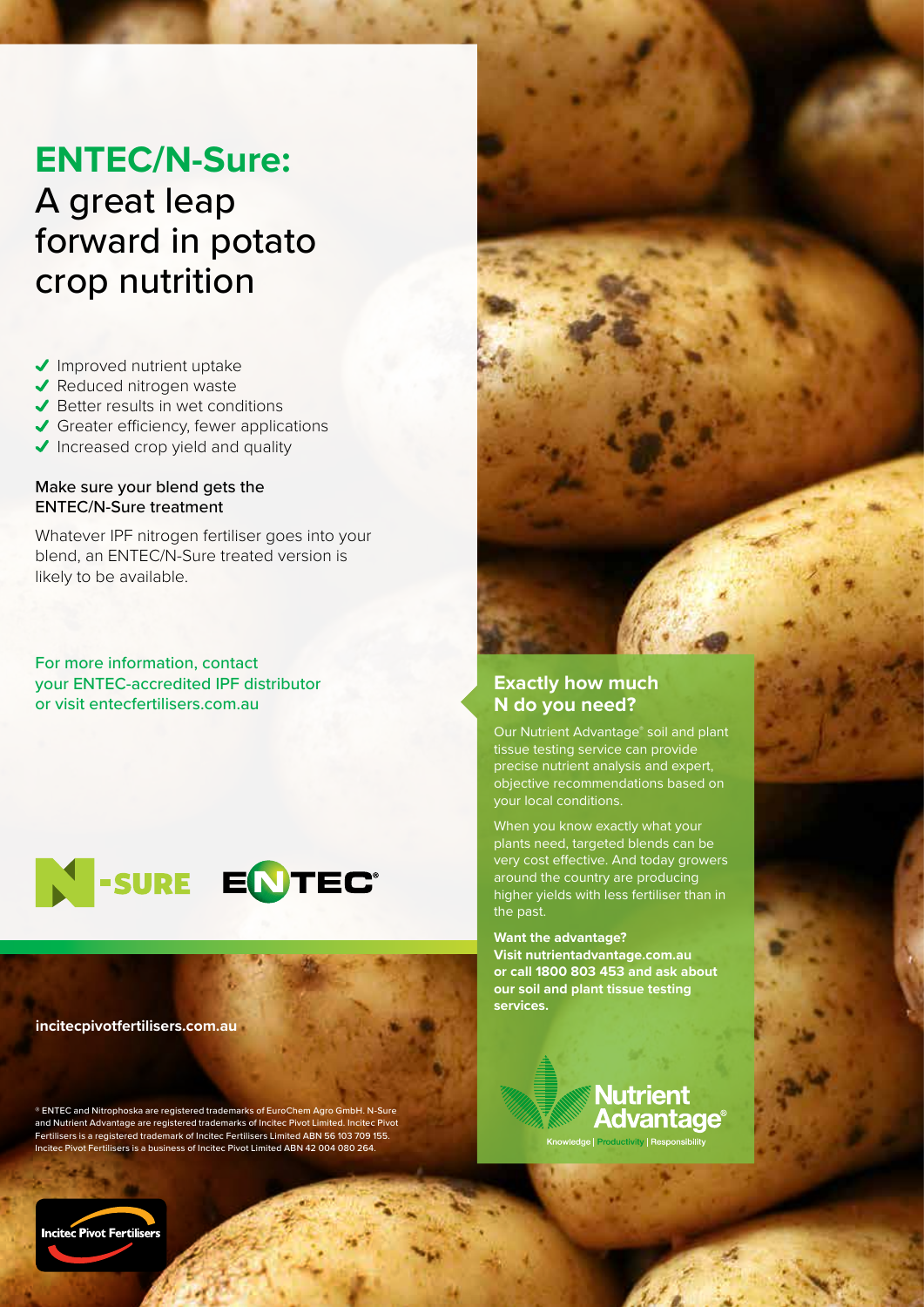# DO LESS, GET MURE

**A GREAT LEAP FORWARD IN POTATO CROP NUTRITION**



Reduce costly nitrogen losses and help your plants use N more efficiently

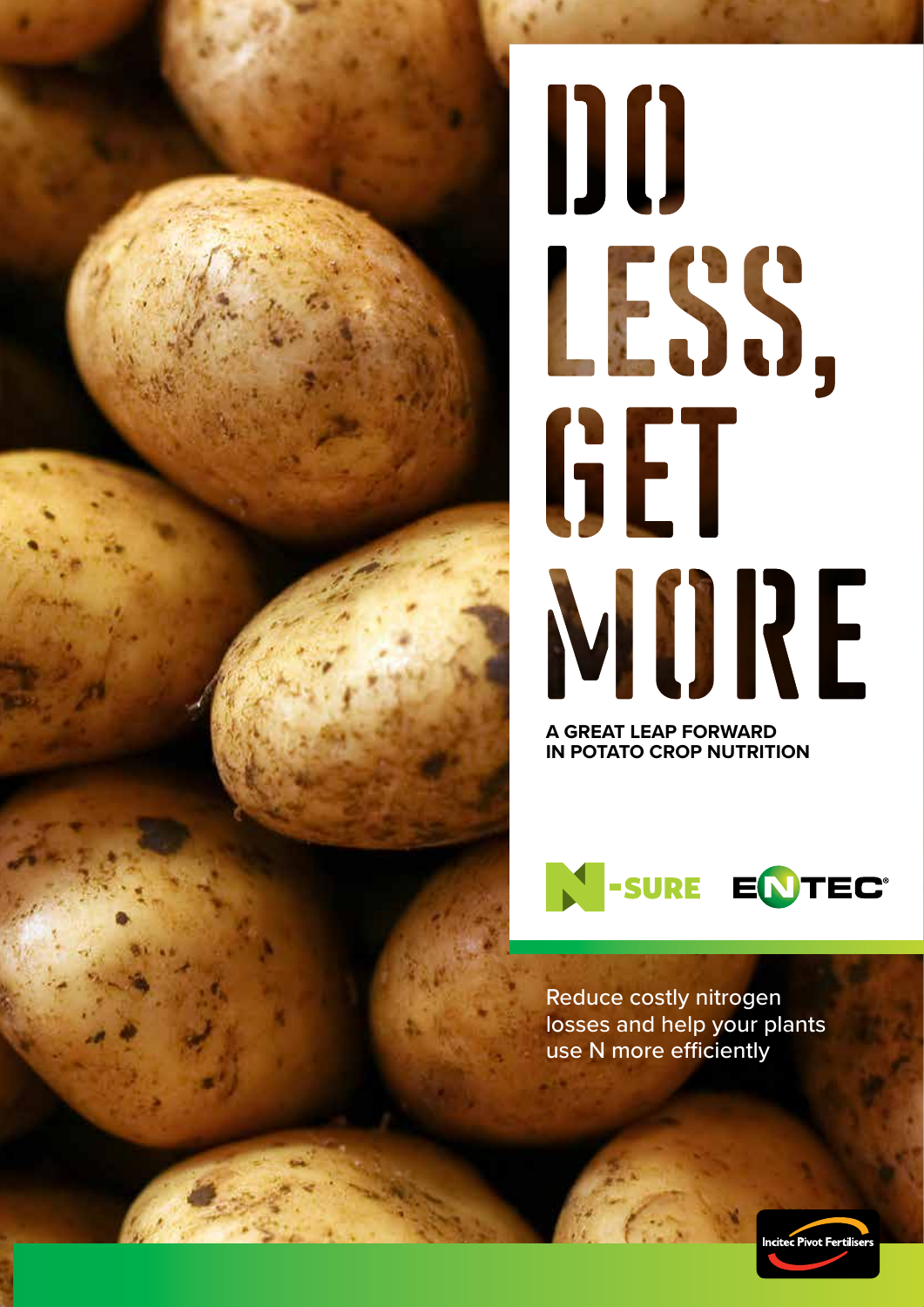## Does your N supply match your crop's N demand?

**Here's the problem:** a potato crop needs nitrogen most in the 40–70 days after planting. Yet traditionally, up to 70% of nitrogen (N) fertiliser gets applied in the

first 30–40 days – when it's easier to get N close to the tuber, but N uptake is limited.

**The result:** a massive 'mismatch' in N supply v. demand that can cost you in:

## **WASTED NITROGEN**

What isn't taken up may be lost through leaching – excess irrigation/rainfall in sandy soils – or denitrification in heavier soils which become waterlogged.

## **PRODUCTION INEFFICIENCIES**

Higher N rates may be needed, plus added labour and fertiliser cost for multiple top-ups by sidedress.

## **REDUCED YIELD AND QUALITY**

Crop nutrition is less than optimal, and growth and development may suffer as a result.

# Get N to your plants when they need it most with ENTEC**®** and N-Sure**®**

ENTEC and N-Sure are stabilising treatments that gives nitrogen fertilisers weeks, even months more critical staying power.

#### With ENTEC and N-Sure, supply at last matches demand.

Applied at the same time as conventional fertiliser, they keep N in the stable ammonium form for longer – so it remains in the soil and is available to the crop for longer.

## With ENTEC/N-Sure you could get a lot more

## **Traditional Fertilisation v. Fertilisation with ENTEC/N-Sure**



*Actual results may vary. Factors such as weather and environmental conditions, soil conditions and other variables will impact the results growers achieve.* 

## **HOW ENTEC/N-SURE DOES IT**

ENTEC/N-sure works by inhibiting nitrifying bacteria in the soil, by using the inhibitor 3,4–dimethyl pyrazole (DMP). This slows down conversion of the more stable ammonium form of nitrogen to the nitrate form that's more prone to loss. DMP keeps nitrogen available in the soil longer and available to the plant more continuously throughout the critical weeks of greatest N need.<sup>1</sup> ENTEC is applied to

wwUrea, GranAm and Nitrophoska, while N-Sure is applied to MAP & DAP to ensure compatibility and N utilization.